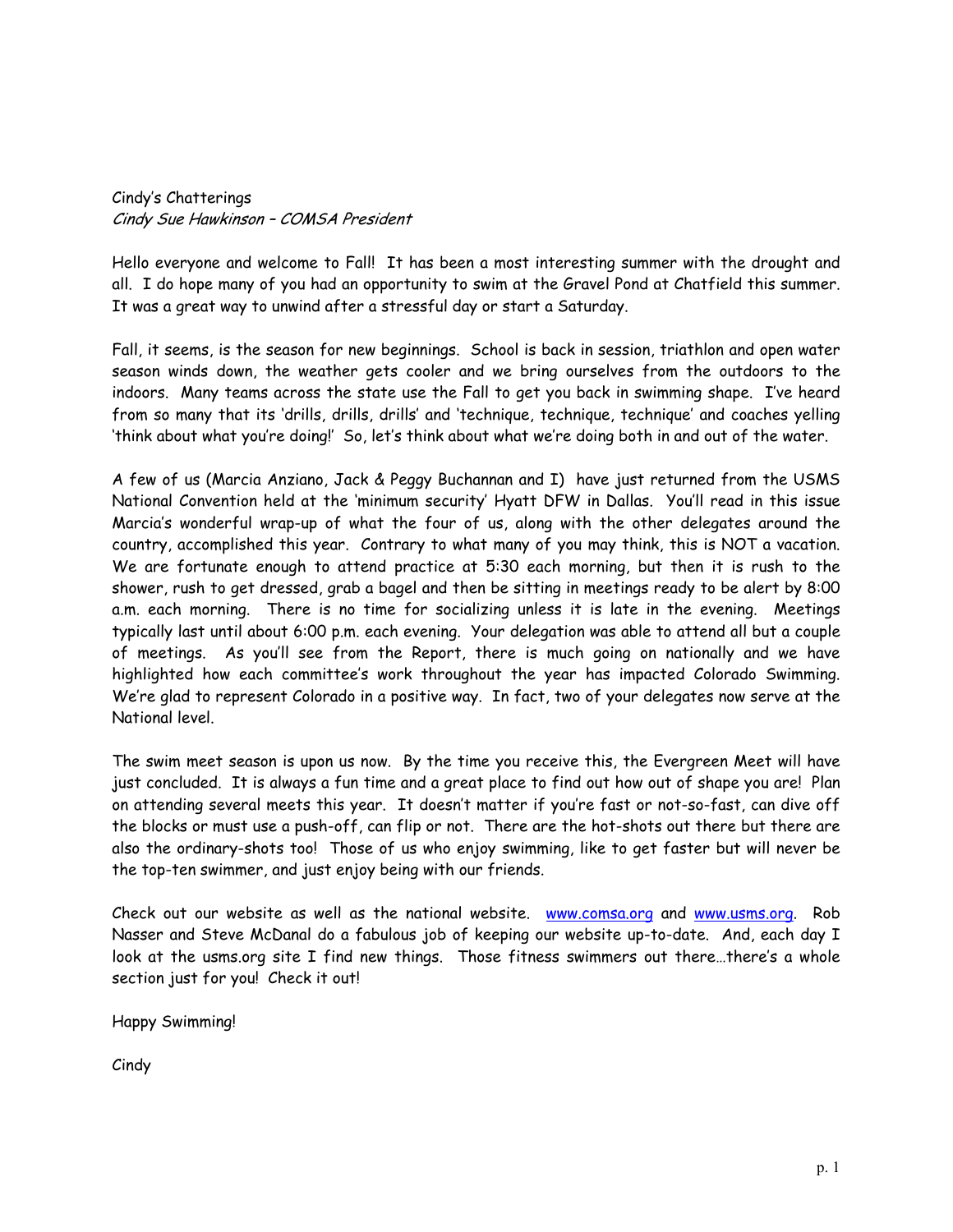### **WHAT SHOULD I EAT???** *Nicole Vanderpoel, Inverness Masters Swimmer, Inverness Stingrays Age Group Coach*

levels.

burrito.

## *SWIMMER'S GUIDE TO PROPER NUTRITION*

# *SWIMMER'S DIET FOR RACE PREPARATION*

Swimmer should focus on carbs. Your body takes 72 hours to "Carbo load". Try to maintain steady blood sugar levels. Therefore, eat steadily throughout the day. Several small meals are preferred over a few large meals. Fat and protein intake should remain steady at the recommended

Night Before: Dinner should include carbohydrates with only a little protein and fat. Good examples include pasta, salad, vegetable soup, turkey sandwich, baked potato, thick crust pizza or a bean

Two to Three days prior:

As athletes, we face the special challenge of fueling ourselves properly for training, as well as for competition. Numerous studies have been done, by both U.S. Swimming, as well as the U.S. Olympic Training Committee, regarding how swimmers should eat in order to maintain the nutritional demands placed upon them. The following is a guideline based upon those nutritional studies, which may actually improve your fitness level, as well as provide your body with the right fuel in order to recover properly for your next race!

### SWIMMER'S DIET ON A DAILY BASIS:

grams of protein per pound of body weight.

| In addition to dinner, eat a high carb, bedtime                                                                                                                                                                 |                                                         |  |
|-----------------------------------------------------------------------------------------------------------------------------------------------------------------------------------------------------------------|---------------------------------------------------------|--|
|                                                                                                                                                                                                                 |                                                         |  |
|                                                                                                                                                                                                                 |                                                         |  |
| Race Day: Eat a high carb, no fat breakfast with                                                                                                                                                                |                                                         |  |
| water before warm up (approx. 250 to 350                                                                                                                                                                        |                                                         |  |
|                                                                                                                                                                                                                 |                                                         |  |
| This could include dry cereal, pancakes (no butter),                                                                                                                                                            |                                                         |  |
|                                                                                                                                                                                                                 |                                                         |  |
| The closer the swim, the more easily digestible                                                                                                                                                                 |                                                         |  |
| foods you should eat. For example, two to three                                                                                                                                                                 |                                                         |  |
| hours before your race, consume fruit plus bread or                                                                                                                                                             |                                                         |  |
| bagel with only a little peanut butter or cream                                                                                                                                                                 |                                                         |  |
| "healthy" fat on a daily basis. Fat is used for fuel<br>cheese, as fat and protein are not easily digestible.<br>during prolonged exercise. It also facilitates cellular                                        |                                                         |  |
| With one hour or less to go, consume only water<br>reactions and the regulation of hormones. Healthy<br>with fruit or carbohydrate gel (GU or Powergel).<br>fat can be found in fish, lean meat, low fat dairy, |                                                         |  |
|                                                                                                                                                                                                                 | As always, you should consume plenty of fresh           |  |
|                                                                                                                                                                                                                 | fruits and vegetables each and every day! Good<br>Luck! |  |
|                                                                                                                                                                                                                 |                                                         |  |
|                                                                                                                                                                                                                 |                                                         |  |
|                                                                                                                                                                                                                 |                                                         |  |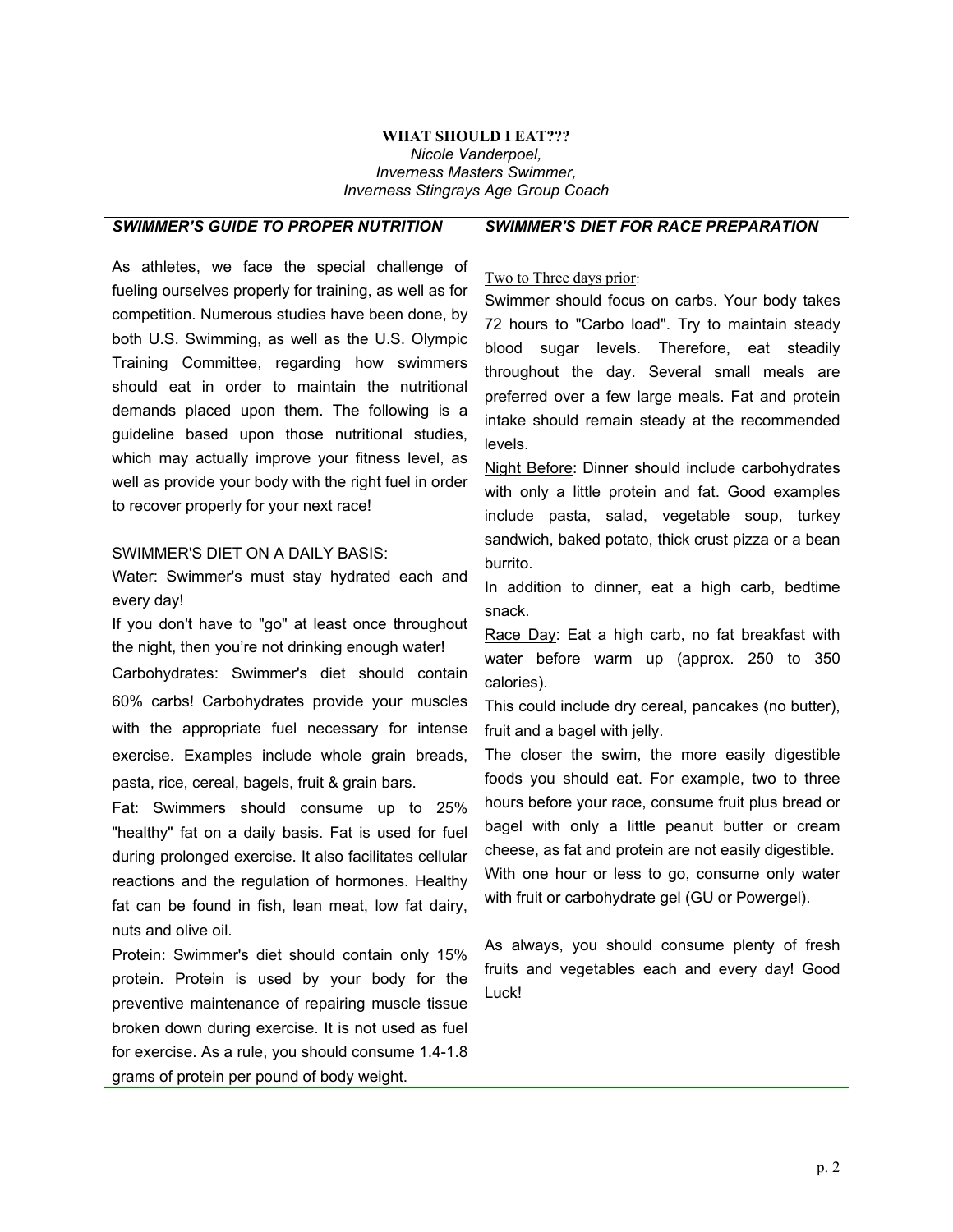# Are Y-O-U Afraid to go Back into the Water?

*By Nanette Thompson* 

 **The mere mention of the "Masters Swim Team" conjured up nerves that I thought I had long overcome. . . Being a comfortable forty something, tail-end baby boomer, I've been most places and done most things. So, what's there to be nervous about?** 

 **Listening to the tales of my competitive, swimming, adult friends about their world wide travels to compete, complete with phenomenal finishes at various Masters Swim Meets kept me – an average, slim on technique swimmer - assuring myself that this program wasn't for me!! Besides, I already pay a pretty penny for the membership to the athletic club where I work out – and have full use of the pool. Did I need a coach? Did I need to share a lane? Did I need someone to "push" me? I didn't think so . . . and then . . .the trophy room!** 

 **My husband decided to add some shelves to the game room for our family's trophies and discovered that I was the ONLY family member not represented. The heat was on!! And so began my relationship with two wonderful, encouraging, talented coaches! Through the process of training for my triathlon ( . . . okay, so it was a sprint distance . . .and the only thing that** *I* **do quickly is drink adult beverages! . . .) I discovered that** *a lot* **of improvements could be made to my technique and my training program to minimize my time in the water!! After months of training and a personally satisfying finish to my race (not to mention a medal for the trophy room), I was yet again encouraged to join the masters swimmers***. Okay***, I had worked hard and didn't want to lose what I had gained. I decided to give it a try.**

 **The first day in the water with the already savvy swimmers, I found myself continuing to minimize my abilities. I asked a lot of questions about the workout "lingo" and chattered nervously between sets to get to know my lane mates. By the end of practice, I had discovered that I wasn't the only new swimmer, I wasn't the slowest swimmer and it didn't matter if I had been! This is a group of highly motivated, friendly, adults, not afraid to work hard, not afraid to improve, not afraid to get back in the water! I'm still not** 

**interested in competing which is OK! But I've found a more focused, more efficient use of my pool time and would highly encourage Y-O-U to give it a try . . . you might find a** *renewed* **interest in a life sport!!** 

# **\_\_\_\_\_\_\_\_\_\_\_\_\_\_\_\_\_\_\_\_\_\_\_\_\_\_\_\_\_\_\_\_\_\_\_\_\_ Excerpts from ASCA**

MASTERS SWIMMING ETIQUETTE *By Mike Collins (Coach of Novaquatics, UCLA, California)* 

- 1. Learn to read the Pace Clock and know your time & interval.
- 2. Stay on your interval and help your lane mates.
- 3. Count your laps and stop at the right number.
- 4. Don't change interval without conferring with your lane mates.
- 5. Get in the right order in the lane.
- 6. The slowest person in the lane should be able to make the interval.
- 7. Don't sit at the feet of the person in front of you.
- 8. Leave at least 5 seconds apart.
- 9. Stay on the right side of the lane.
- 10. Turn at the middle of the wall.
- 11. If you're about to get tapped, then stop at the wall and let them pass you.
- 12. Be aware of where others are in your lane.
- 13. Don't push off in front of someone before their turn.
- 14. Finish swims to the wall and then move.
- 15. If you're unable to do the drill, then swim at the drill pace.
- 16. Don't breath on other people at the wall.
- 17. Brush your teeth.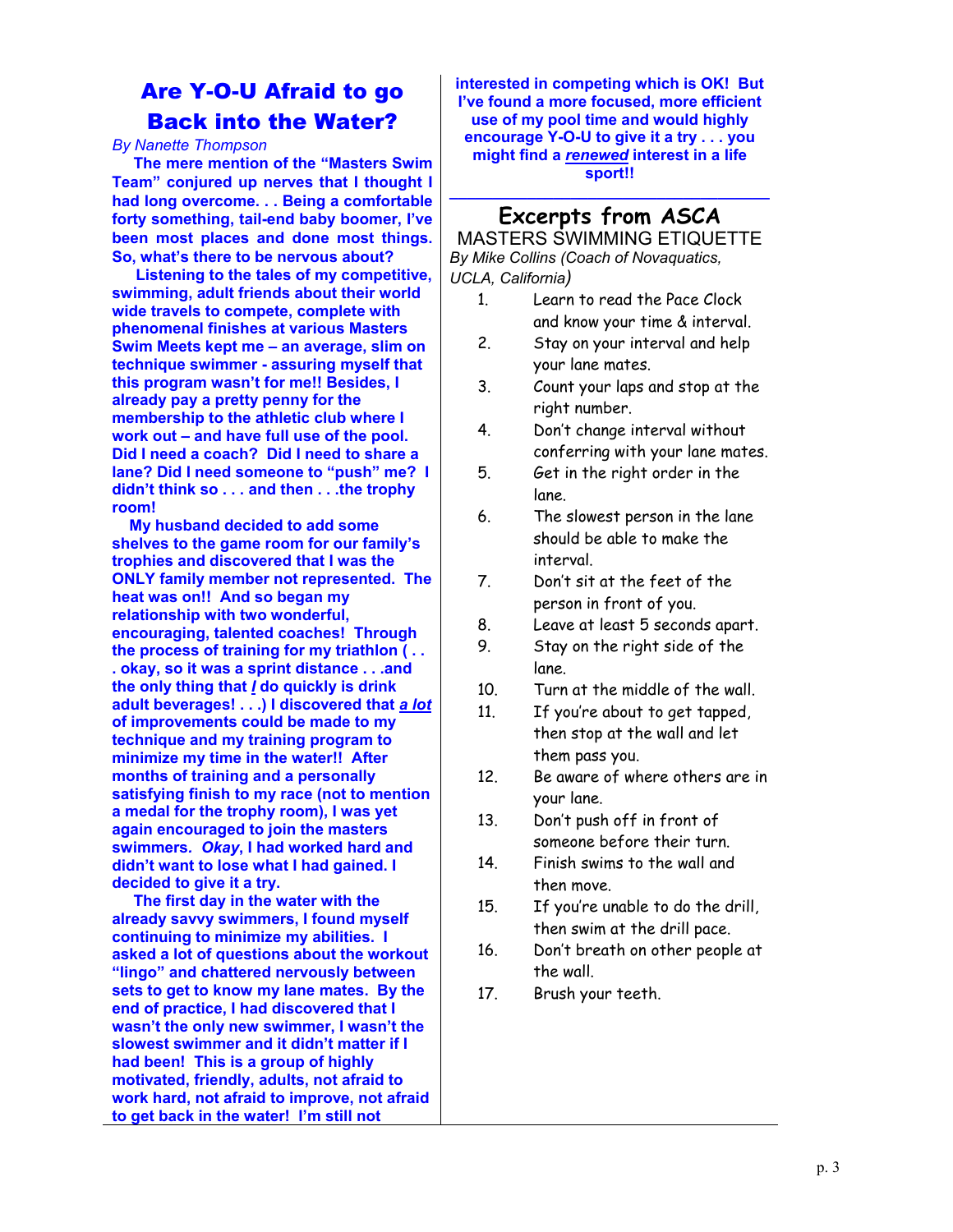# *Convention Hi-Lights*

### *By Marcia Anziano*

Let me start by saying that Peggy, Jack, Cindy and Marcia are happy to have been released from the minimum security prison where they were detained from Wednesday through Sunday, the  $11<sup>th</sup>$  thru the  $15<sup>th</sup>$  of September. Suffice it to say that when the convention selection committee decided to locate the convention at an airport hotel, they must been suffering from a lack of oxygen. Cindy is still dizzy from running laps around the top deck of the parking lot. Need I say more?

Minutes for all meetings will soon be available on the National web site. In addition, all delegates have printed copies of the minutes. If any of you are interested in reading the details, check the web site or ask one of the delegates for a copy of the particular minutes that you would like to review. In this report, a very brief summary of what was covered at each of the meetings will be presented along with what is considered to have an impact on us at the local level. This is not to say that everything does not effect us at the local level, as it does, but some things are more immediate and need to be addressed by the LMSC.

The format of the convention was changed this year. The meetings were grouped into 5 major blocks, each focusing on a specific area. The blocks were developed with committees that share common themes. Many of the items cross over between committees in the various blocks. In addition to Block Meetings, several committees were given exclusive time slots so that the entire House of Delegates could attend the session.

**Block 1, 'Teaming Together to Bring out the Best', consisted of Championship, Coaches, International, Officials & Rules.** 

 $\overline{\phantom{a}}$  , we can also the contract of  $\overline{\phantom{a}}$ 

**Championship**: Approved a new early check-in policy for the 2003 SC Nationals in Tempe. Check for other than the distance day will be completed on the prior day. This will allow for Heat Sheets to be available for each day of the meet other than the first day. Also for the SC Nationals in Tempe, a policy was incorporated that if a swimmer makes an NQT in either the 800m or 1500m free, that they will be able to swim both distance events. Logos for the 2003 SC and LC Nationals were approved. Several rules were submitted to the Rules Committee. These will be discussed in that section. In a second session, a five-day format was approved for the 2003 LC Nationals at Rutgers.

**Championship Bids**: In a session attended by the entire House of Delegates, the Bids for the 2004 Nationals were presented. Of interest was that 17 bid packets were requested and initially no bids were received for SC Nationals. Bids for LC Nationals were received from

Indianapolis, New Orleans and Savannah. Due to the lack of a SC bid, Indianapolis changed it's bid to SC and was awarded the meet for April 22–25, 2004. Savannah was awarded LC Nationals for Aug 12-15, 2004.

**Coaches**: The coaches committee has many active programs. We need to note that in addition to the Mentor Clinic that we brought to Colorado last year, an Open Water Clinic is also available. The Snooper program continues and information on this should be made more available in our LMSC.

**International**: The United States plans to bid for the 2006 World Championships. The bid is due in one year, but first the committee must find and secure the pool. The cost to bid is \$25,000 and a bid is only submitted when it is predicted to win. Expecting 5000 to 7000 participants. A new pool in Maui will probably bid for either the SC or LC Nationals in 2005.

**Officials:** A policy for the naming of officials for the SC and LC National Championship meets was developed for review and approval by the Championship Committee and the USA-S. The USMS Officials Certification Procedure was passed. (Copy in the minutes.)

**Rules**: As this was what is referred to as a "Rule's Year", there were several changes to the rules. Some involved only updating rules to keep them in line with those of USA Swimming. Three schedules were adopted for meet formats. These are shown in detail in the minutes. Schedule numbers 1, 2 and 5 were chosen. The SC Nationals in Tempe will be using Schedule 5.

**Important**  $\rightarrow$  records that are not governed by FINA and top ten times: rules were adopted that apply to pool certification. For times to be accepted, the pool in which the event was contested will have to be certified. USA swimming will make their database of pools that have been certified available for us. Forms will be developed and procedures established for submitting pool certification. For fixed pools, once they are certified, the process is complete unless they undergo a renovation. However, when events are contested in pools with movable bulkheads, the pools will have to be remeasured at each meet. More information on this will be forthcoming.

Other rules of interest allow a meet director to combine men and women in the distance events at Championship meets, rotate the order of men's and women's events and alternate heats of men and women in distance events instead of combining men and women, if they so choose.

*(see CONVENTION on p. 5)*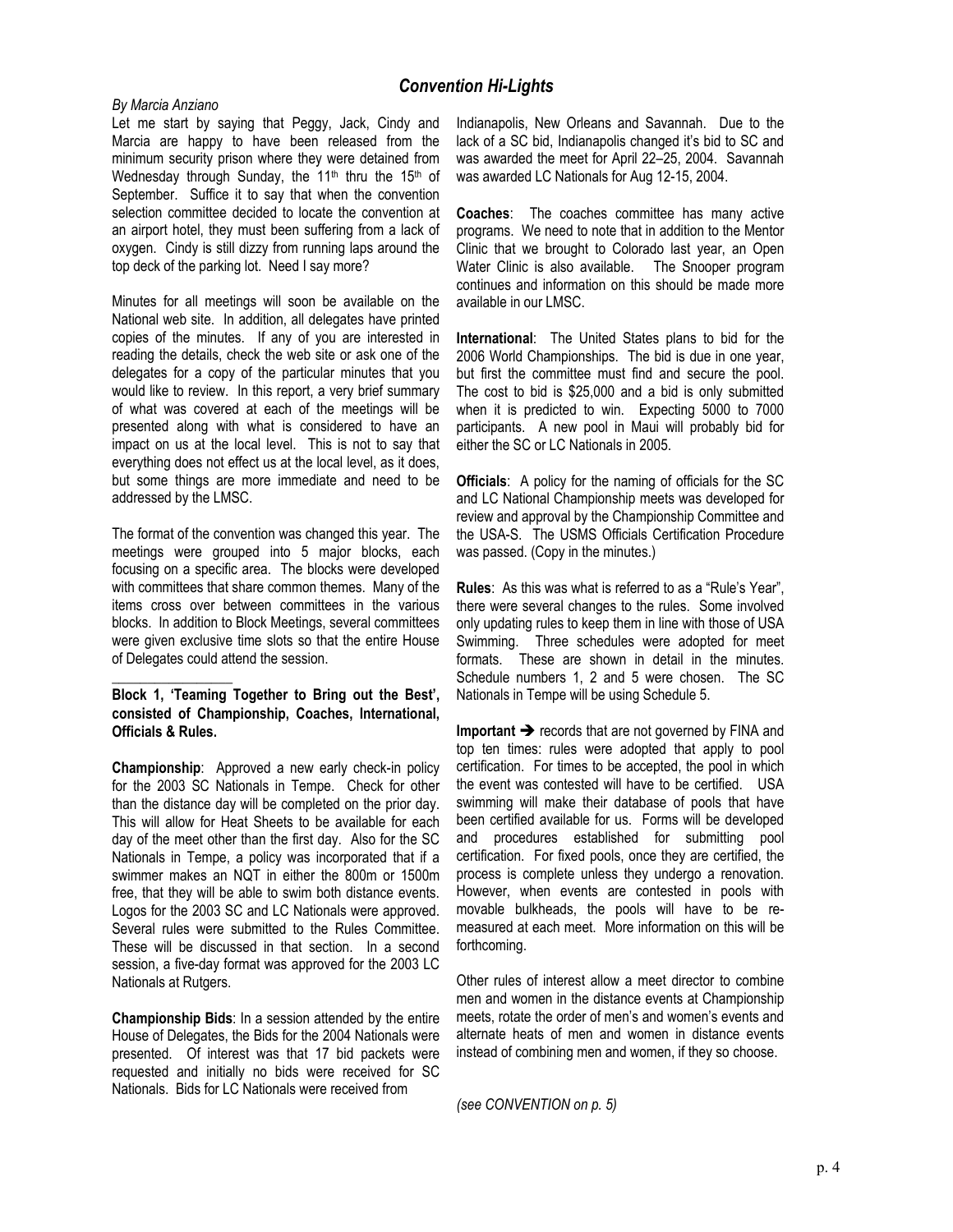### *(CONVENTION)*

 $\overline{\phantom{a}}$  , we can also the contract of  $\overline{\phantom{a}}$ 

Block 2, 'Teaming Together to Take Care of Business' consisted of Finance, Legislation, Planning and Legal Counsels.

**Finance**: For the first time in three years, the House of Delegates approves a balanced budget, as opposed to a deficit budget. Of Importance  $\rightarrow$  This budget includes a dues increase to Nationals of \$5.00 a year. This is the first increase in dues since 1990. The amount going to Nationals beginning in 2003 is \$20.00. Over the past years, many programs have been added, and more continue to be added each year. In addition, insurance costs are escalating at a very fast rate.

In addition, FOG was amended to add the Zone Reps to the list of those who are eligible for reimbursement of convention expenses. The contribution to the International Swimming Hall of Fame was dropped to 25 cents per swimmer.

**IMPACT LOCALLY**: We have briefly discussed increasing dues at the local level. This must be determined at this meeting, as the registration forms are being printed. Consider – would it be best to add 1 to 2 dollars into our local dues at this point instead of having another increase in the next year or two, or do we need to do this at this point??

**Ad Hoc Legal Counselors**: Online registration is still off in the future, due to the inability to verify online signatures.

**Legislation**: This was not a legislative year. Mostly housekeeping legislation was passed.

**Planning**: Emphasis on helping the weaker LMSC's.

 $\overline{\phantom{a}}$  , where  $\overline{\phantom{a}}$ 

### **Block 3, 'Teaming Together to Spread the Word' consists of Communications, Marketing, Publications and Registration.**

**Communications**: National Webmaster position has been expanded to a full time position. Remember that USMS can host the local LMSC web sites. National Office and Webmaster are constantly working to keep alleviate SPAM but never, ever hit 'remove' from a SPAM email. Streamlines (the national newsletter) is available on-line. Working with LMSC Newsletter editors to be sure that the communications committee receives a copy. SWIM Magazine Editor is working to better balance the magazine between education, entertainment, and enlightenment. **LOCAL LEVEL impact**: We need to be sure to email the newsletter to Hugh Moore for his files.

**Marketing**: This committee has hired a professional consultant to help with the editorial and news media component of marketing. They have developed key messages and standard paragraphs to use when dealing

#### in these areas.

 $\overline{\phantom{a}}$  , we can also the contract of  $\overline{\phantom{a}}$ 

Copies of these were distributed to all in attendance. We need to be sure to use these when we are working in this area.

We have many National Sponsors. We should make a list of these available to the membership and try to support them whenever possible.

**Publications**: Continue with the standard publications and begin compiling a USMS policy manual.

**Registration**: Current membership is at 40,224. **Of** note  $\rightarrow$  once you receive your new registration card, your old one is no longer valid. For example, when you send in payment and receive your card for 2003, it is the valid number from that point forward. Even though the 2002 card says 'valid until December 31', the new card is now the valid card. Online registration is still being investigated and may be possible once permanent swimmer id's are developed and implemented.

**Block 4, 'Teaming Together to Strengthen and Protect' consists of Fitness, Insurance, Long Distance, Safety Education and Sports Medicine.** 

**Fitness:** Established 3 new Fitness events for 2003, the 30 Minute Swim, Check-Off Challenge and the Virtual Swim Series. As an LMSC we need to promote these with our members. This committee has a very active presence on the web site, including a Fitness Handbook.

**Insurance:** Quotes for next years insurance will not be available until after December 1, 2002. An investigation into coverage for libel, slander, copyright infringement will be made. **OF IMPORTANCE** > It was pointed out that for coverage to be effective during workouts, the coach must be supervising the workout ON DECK. It is okay for them to get into the water to demonstrate, but they cannot get in the water and do the workout with the team.

**Long Distance**: All of the Long Distance bids were awarded for 2004. One of the sponsors of the open water swims noted that flags were much more effective than buoys as they do not blow around as much. If we have not already purchased our buoys, we should investigate this further.

**Safety Education**: There will be CPR training offered during the 2003 Convention. The Safety Handbook will be put on the web site, as is, once it passes the Legal. They are encouraging coaches to have CPR training.

**Sports Medicine**: They will discontinue sending a representative to the High Altitude training camp in Colorado Springs. *(see CONVENTION on p. 6)*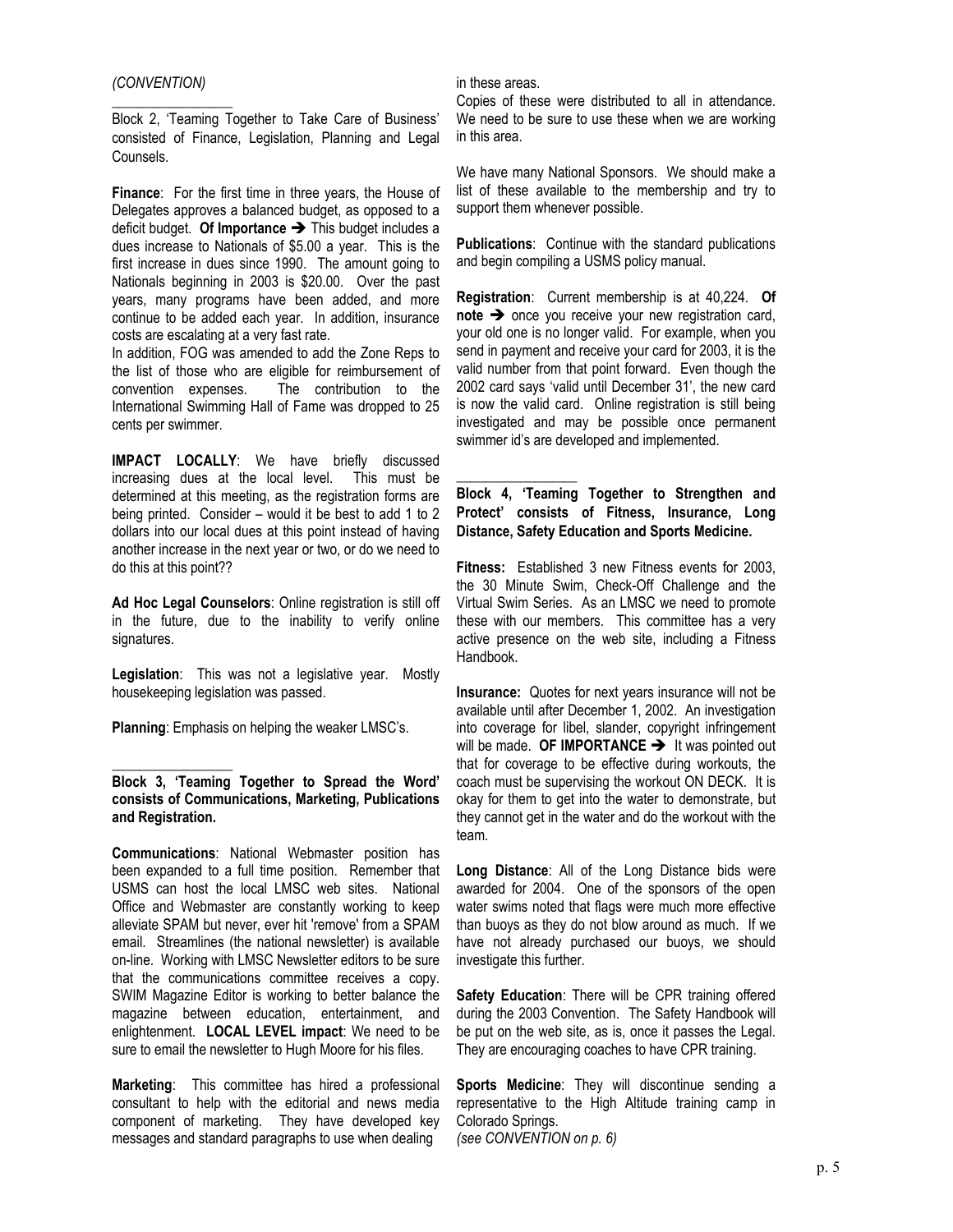### *(CONVENTION)*

 $\overline{\phantom{a}}$  , we can also the contract of  $\overline{\phantom{a}}$ 

**Block 5, 'Teaming Together to Preserve and Honor' consists of ISHOF Nominating, History & Archives, Recognition & Awards and Records & Tabulation.** 

**ISHOF Nominating**: Frank Piemme will be our nominee to be considered by ISHOF for induction in the hall - There is a branch of the ISHOF being formed called: International Masters Hall of Fame (IMHSOF)

**History & Archives**: Continue to collect stories and information.

**Recognition & Awards**: They will be developing a way to submit entries online for the awards on their section of the web site.

**Records & Tabulation**: A copy of a birth certificate or passport will be required for National Records. This committee will publish the forms for National and World Records and Pool Length Certification. These rules will be going into effect on January 1, 2003.

\_\_\_\_\_\_\_\_\_\_\_\_\_\_\_\_\_\_\_\_\_\_\_\_\_\_\_\_\_\_\_\_\_\_\_\_\_\_\_\_\_\_\_\_

# Check-Off Challenge

*Back by popular demand!* The Check–Off Challenge returns in 2003, and will be hosted by New England Masters and the USMS Fitness Committee. The objective of this event is to challenge yourself by making a check list and swimming each of 18 swimming events. The participating swimmer will get a T-shirt in advance, which will list the 18 swimming events on the back. These events will include: 50 free, 100 free, 200 free, 400 or 500 free, 800 or 1000 free, 1500 or 1650 free, 50 back, 100 back, 200 back, 50 breast, 100 breast, 200 breast, 50 fly, 100 fly, 200 fly, 100 IM, 200 IM, 400 IM. As you swim the events, simply check them off on the back of the T-shirt using

an indelible marker. You can swim them during practice, or during a swim meet - any time, any place, at your own pace! The 2003 Check-Off Challenge will feature a fun T-shirt for lovers of great literature. Using a clever play on words between (Russian literary genius Anton)"Chekhov" and "Check-Off" - swimmers will be inspired by the famous quote, "If you cry 'forward,' you must without fail make plain in what direction to go." For additional details and an entry form the 2003 Check-Off Challenge, go to the usms.org website/fitness.

#### \*\*\*\*\*\*\*\*\*\*\*\*\*\*\*\*\*\*\*\*\*\*\*\*\*\*\*\*\*\*\*\*\*\*\*

# **ATTENTION COMSA MEMBERS – VOLUNTEER NEEDED!!**

Starting with the April, 2003 issue of Mastersplash, your COMSA newsletter editor will be retiring. Here is your opportunity to contribute to a worthwhile cause! Please contact Cindy Sue Hawkinson ([cinswims@earthlink.net](mailto:cinswims@earthlink.net)) or Nancy Kern ([n](mailto:n-gkern@worldnet.att.com)[gkern@worldnet.att.com](mailto:n-gkern@worldnet.att.com)) if you can help out.

# **EVERGREEN FUN MEET & BRUNCH -**  September 29, 2002

The Evergreen Fun Meet and Brunch was once again quite successful with some 70 swimmers kicking off the season finding out just how out of shape they were. Of note was new Evergreen swimmer Kevin DeForrest, 44, who showed that he has a long way to go with only a 0:21.75 in the 50 Free and a 0:24.48 in the 50 Fly.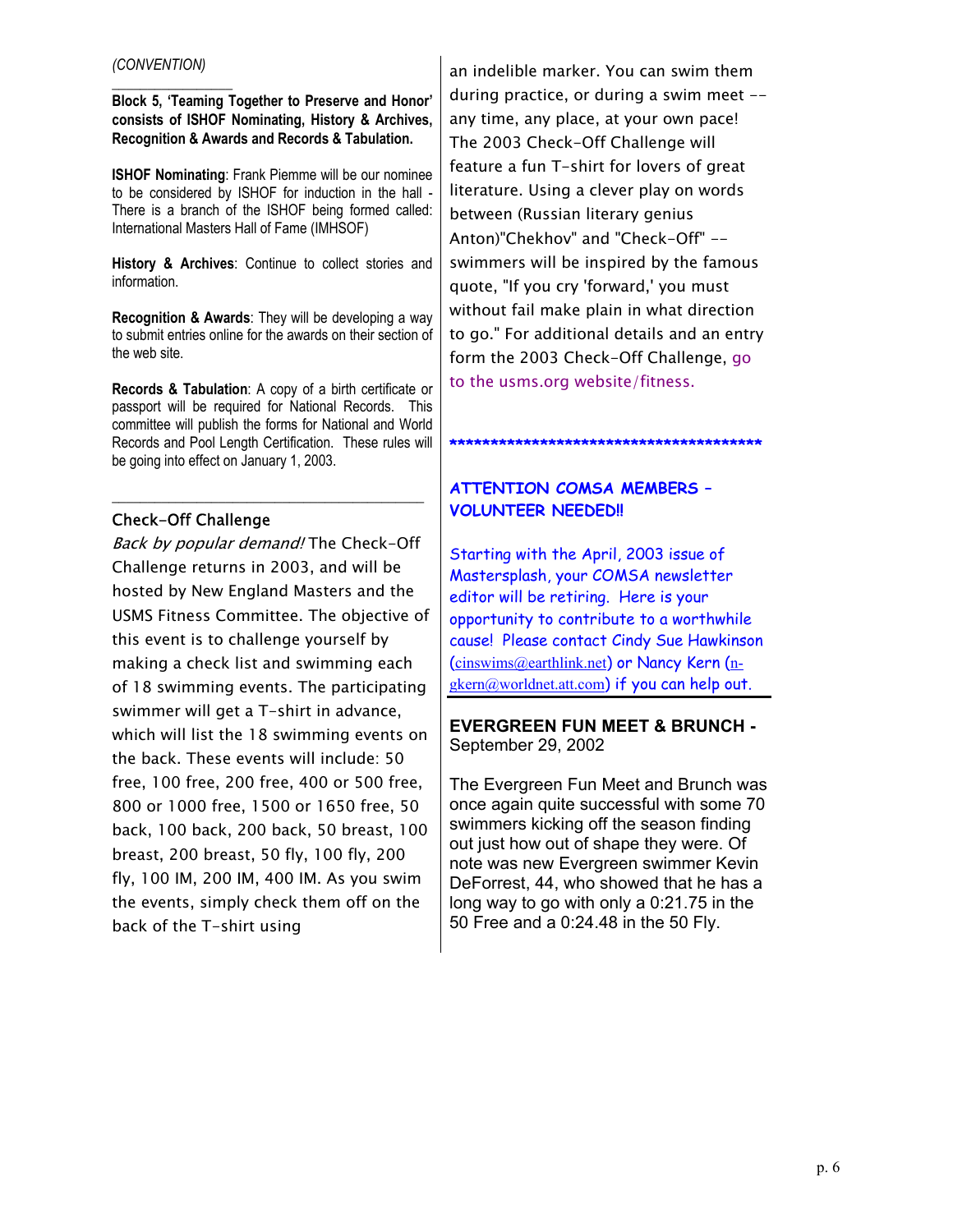# **DENVERITE SHATTERS MASTERS SWIM MARKS**

**Rocky Mountain News, Aug. 20, 2002 Rich Abrahams of Denver set three world records in the U.S. Masters Swimming National Long Course Championships in Cleveland last weekend.** 

**Abrahams, 57, set records in the 50 meter freestyle, the 100-meter freestyle and the 50-meter butterfly in the 55-59 age group.** 

**In the 50 freestyle and the 50 butterfly, he broke his own record. Agrahams also won the 100-meter butterfly.** 

# IMPORTANT REGISTRATION INFORMATION!!!

Re-registration for 2003 – Forms will be in current members' mail boxes by November 1<sup>st</sup>. Forms for new members will be on the web site at that time. Coaches and Swimmers: the team rosters for 2002 are on the web site for you to look at and make sure you are where you are supposed to be. Swimmers must mention their team when they register. Please remind your club members.

We will update the website rosters

monthly as the year progresses. Team reps need to get their forms in ASAP after November 1st - PLEASE DO NOT SEND IN ANY 2003 FORMS UNTIL AFTER NOVEMBER 1, 2002.

ALSO – In addition to the Individual and Team registration forms in this newsletter, please see the

registration form for the

3000/6000 Yard Postal National Championships.

COMSA Executive Members and Committee Chairs

# **GREETINGS LMSC CHAIRMAN, REGISTRARS AND EDITORS -**

Below you will find the Statement from USMS explaining the \$5 increase in USMS Membership dues.

# YOUR DUES AT WORK

United States Masters Swimming is a dynamic, growing organization, dedicated to providing the highest level of service for its members. During the last decade, we have experienced a substantial increase in services for our members. These services include communications information and resources, such as the USMS web site and the USMS National Publication, SWIM Magazine – plus liability and secondary accident insurance coverage for individuals, clubs, officials, and meet hosts, toll-free access to the National Office, coaching resources and programs, and free, web-based publications. Continued support for these services requires a necessary financial commitment, and it has been 12 years since USMS last increased dues.

Therefore, delegates at the annual USMS convention held in Dallas September 11-15, approved a dues increase of \$5 per swimmer effective for 2003 member registrations. This change applies to full-year and partial-year dues, and it represents only the USMS portion of membership dues. Each LMSC's total annual dues include local and national dues, which are combined into one registration fee. Since LMSCs determine their own local dues, there will be variances in total registration fees between LMSCs. Any local dues increases would be determined by and communicated from the LMSCs, and reflected in the total fee. The matter was given careful consideration, and the resolution was unanimous. USMS is perhaps the best kept secret in adult fitness, and it also continues to be the best bargain. We appreciate your understanding as USMS renews its commitment to offering a program that will continue to benefit you and provide great enjoyment.

Hope all is well with you and your LMSC! Tracy

Tracy Grilli, National Office Administrator United States Masters Swimming USMS National Office P.O. Box 185 Londonderry, NH 03053-0185 1-800-550-SWIM (7946) [USMS@usms.org](mailto:USMS@usms.org) [www.usms.org](http://www.usms.org/)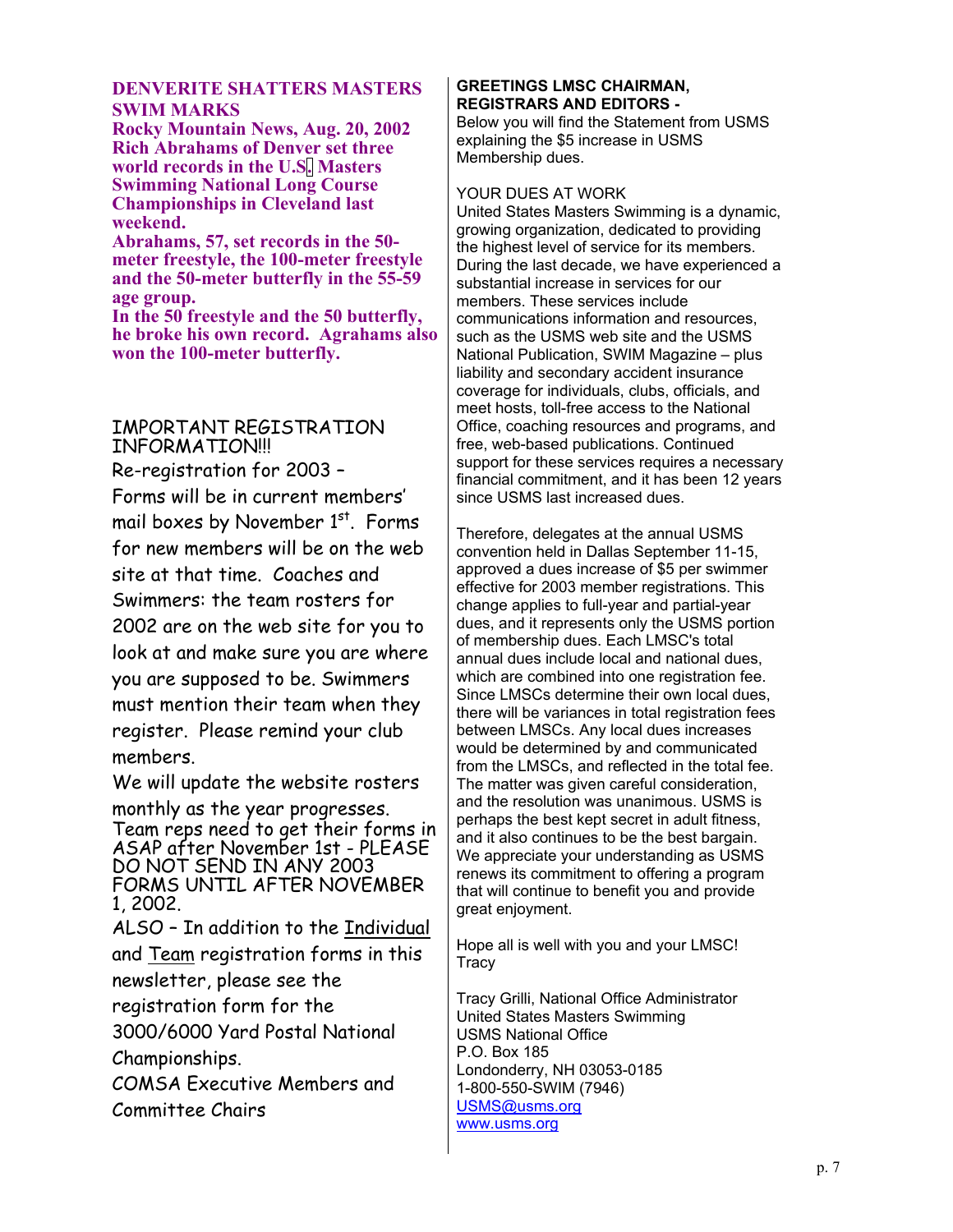# *VISIT OUR SPONSORS!!*

These local Colorado businesses are sponsors of COMSA. Please visit them, contribute to their success by purchasing your swim gear through them, and, when you go in - tell them you appreciate their support!

 $\_$  , and the set of the set of the set of the set of the set of the set of the set of the set of the set of the set of the set of the set of the set of the set of the set of the set of the set of the set of the set of th

### **OUT OF BREATH SPORTS**

 $\frac{1}{2}$  ,  $\frac{1}{2}$  ,  $\frac{1}{2}$  ,  $\frac{1}{2}$  ,  $\frac{1}{2}$  ,  $\frac{1}{2}$  ,  $\frac{1}{2}$  ,  $\frac{1}{2}$  ,  $\frac{1}{2}$ 

Suits, fins, team equipment, all manner of swim products. 42 E. Arapahoe Road Littleton, CO 80122 (303) 798-5037 Owner: Jim Cotsworth

### **SPEEDO**

COMSA members can now receive a 15% discount with their COMSA Registration Card on all regularly priced in store merchandise at the Speedo Authentic Fitness Store in the Cherry Creek Mall:

 $\_$  , and the set of the set of the set of the set of the set of the set of the set of the set of the set of the set of the set of the set of the set of the set of the set of the set of the set of the set of the set of th

3000 E. First Avenue Suite 190, Denver, CO 80206 (303) 377-9711 Manager: Rebecca Jordan

 $\_$  , and the set of the set of the set of the set of the set of the set of the set of the set of the set of the set of the set of the set of the set of the set of the set of the set of the set of the set of the set of th

**RUNNERS ROOST** – Colorado Boulevard. COMSA members receive a 15% discount on all regularly priced in store merchandise:

> 1685 S. Colorado Blvd. Denver, CO 80222 (303) 759-8455 Store Manager: Nancy Hauck

**AQUA SPHERE** Regional representative Tim Hola - 303-619-1080, or [timhola@yahoo.com.](mailto:timhola@yahoo.com)

 $\_$  , and the set of the set of the set of the set of the set of the set of the set of the set of the set of the set of the set of the set of the set of the set of the set of the set of the set of the set of the set of th

*Makers of the……* 

 $\frac{1}{2}$  ,  $\frac{1}{2}$  ,  $\frac{1}{2}$  ,  $\frac{1}{2}$  ,  $\frac{1}{2}$  ,  $\frac{1}{2}$  ,  $\frac{1}{2}$  ,  $\frac{1}{2}$  ,  $\frac{1}{2}$